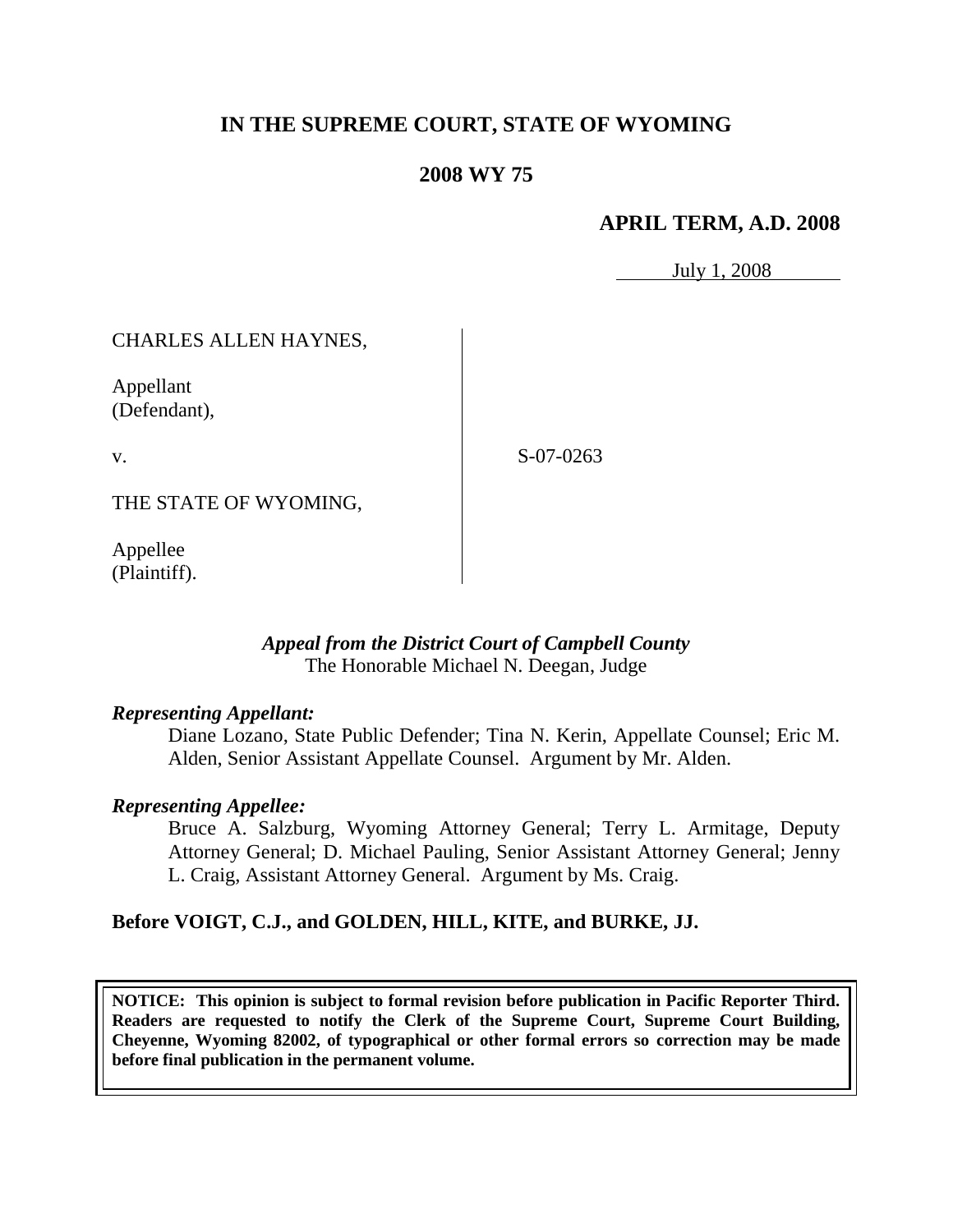### **KITE, Justice.**

[¶1] A jury convicted Charles Allen Haynes on two counts of first degree sexual assault. He appeals to this Court claiming that the evidence was insufficient to support his conviction for sexually assaulting a "physically helpless" victim; the prosecutor committed misconduct by misinforming the jury concerning the effect of its verdict and by using victim impact evidence to inflame the jury's passion; and the district court erred in refusing to address the issue of his mental competency before sentencing. We affirm.

#### **ISSUES**

[¶2] Mr. Haynes states the issues for our determination as follows:

- I. When evidence was presented to the court at sentencing indicating that the defendant may lack the mental capacity to be sentenced was the court required to address the issue of the defendant's mental competence prior to proceeding to sentence?
- II. When the prosecutor intentionally introduced untrue testimony and irrelevant argument to misinform the jury as to its duty and the effect of its verdict did his misconduct create reversible error?
- III. Where no evidence was presented to indicate that the victim was "physically helpless" as defined in the statute was there insufficient evidence to sustain a conviction on a charge of first degree sexual assault under W.S. § 6-2-302 (a)(iii)?

The State rephrases the first issue as:

I. Did the district court abuse its discretion in denying appellant's motion for new trial?

Otherwise, the State presents substantially the same issues.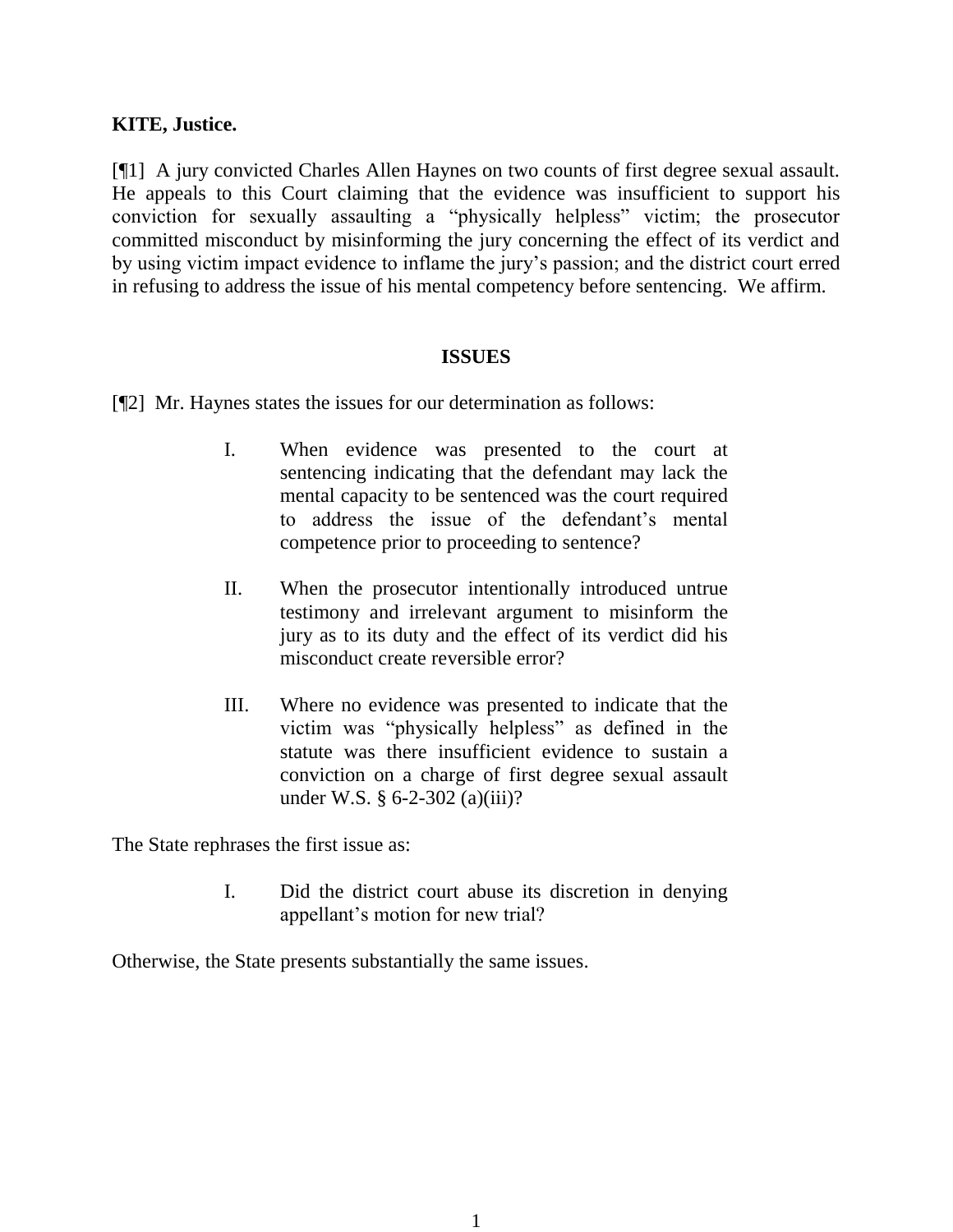### **FACTS**

[¶3] On the night of September 26, 2005, Officers Mike Wenz and Chad Trebby and Detective Andy Boisvert of the Gillette Police Department responded to a sexual assault complaint from Campbell County Memorial Hospital. At the hospital, N.H. told the officers that she believed Mr. Haynes had sexually assaulted her three-year-old daughter, K.H., shortly after 10:00 p.m. that night. N.H informed the officers that Mr. Haynes was her husband's nephew and had been staying at their home. She told the officers that her daughter had been asleep in her bedroom and came into their room crying and saying she was wet. N.H. felt her daughter's training pants and they were dry. K.H. said, "No, mom, in back." N.H. felt inside the back of the training pants and felt a thick slimy substance. Upon further inspection, N.H. concluded the substance was semen.

[¶4] Officer Wenz spoke with Mr. Haynes who had come to the hospital with his uncle and aunt. Mr. Haynes initially denied the allegation. Officer Wenz informed Mr. Haynes that semen was found in the child's training pants. Mr. Haynes then said he may have sleepwalked into K.H.'s room, but he could not remember anything else. As the discussion continued, Mr. Haynes told Officer Wenz that he went into the child's room to show affection for her, engaged in oral sex with her and put his penis between her legs.

[¶5] Officer Trebby and Detective Boisvert transported Mr. Haynes to the police department for a taped interview. Mr. Haynes repeated essentially the same story he had told Officer Wenz at the hospital. He also said that he had sexual contact with K.H. previously on September 21, 2005. Mr. Haynes was arrested and charged with one count of first degree sexual assault under Wyo. Stat. Ann. § 6-2-302(a)(iii) (LexisNexis 2005) and one count of third degree sexual assault in violation of Wyo. Stat. Ann. § 6-2- 304(a)(ii) (LexisNexis 2005) for the acts he said occurred on September 21, 2005, and two counts of first degree sexual assault in violation of  $\S$  6-2-302(a)(iii) for the acts on September 26, 2005.

[¶6] Thereafter, the defense moved for and the circuit court entered an order suspending further proceedings and directing the Wyoming State Hospital to evaluate Mr. Haynes pursuant to Wyo. Stat. Ann. § 7-11-303(b) and (c) (LexisNexis 2007) to determine whether he suffered from a mental illness or deficiency and, if so, whether he lacked the capacity to comprehend his position, understand the nature of the court proceedings, conduct his defense, and cooperate with defense counsel. After consideration of the State Hospital's report, the circuit court entered an order finding Mr. Haynes mentally fit to proceed.

[¶7] On February 5, 2006, following a preliminary hearing, the circuit court bound Mr. Haynes over to district court for trial. The following day, the State filed an amended information adding three second degree sexual assault counts as alternatives to the first degree sexual assault counts initially alleged. Prior to the arraignment in district court,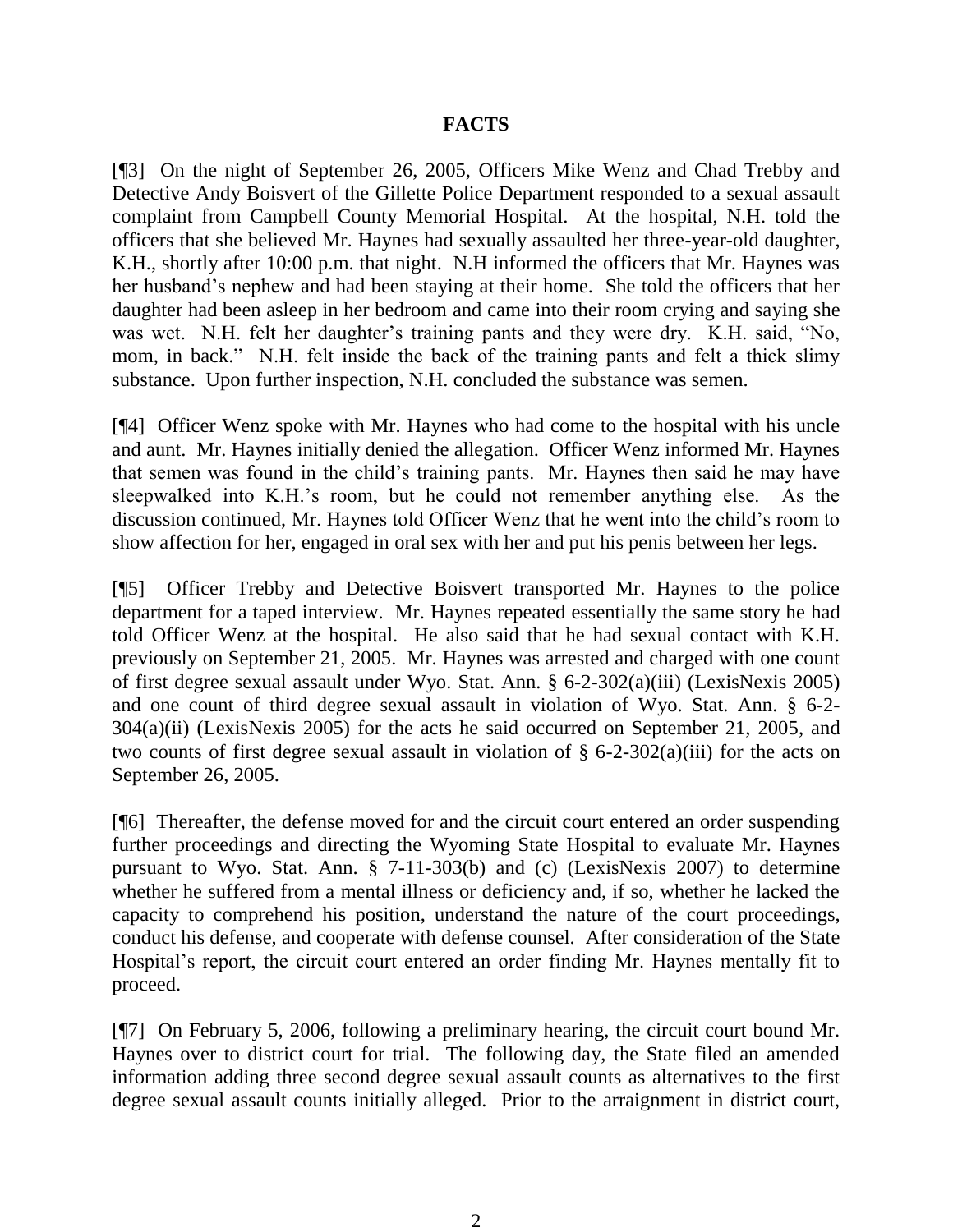defense counsel asked for and obtained an order granting a second mental examination of Mr. Haynes. As part of the examination, the district court requested an assessment of whether, as a result of any mental illness or deficiency, Mr. Haynes lacked the capacity at the time of the alleged sexual assaults to appreciate the wrongfulness of his conduct or conform his conduct to the law.

[¶8] On June 8, July 13 and July 28, 2006, the district court held a competency hearing during which it heard testimony from three of the psychologists who evaluated Mr. Haynes. At the conclusion of the hearing, the district court found Mr. Haynes fit to proceed to trial. On July 31, 2006, Mr. Haynes pleaded not guilty and not guilty by reason of mental illness.

[¶9] A jury trial began on May 14, 2007. At the close of the State's case-in-chief, the defense moved for an acquittal on Counts I - III, VI and VII. The district court granted the motion as to Counts I – III, the counts alleging sexual assault on September 21, 2005, on the ground that no evidence was presented to corroborate Mr. Haynes' statement and, by itself, his statement was insufficient evidence that a sexual assault occurred to allow the counts to go to the jury. The trial continued on Counts IV – VII, the counts alleging first and second degree sexual assault on September 26, 2005.

[¶10] On May 17, 2007, the district court submitted the case to the jury. The verdict form given to the jury charged Counts IV (first degree sexual assault) and V (second degree sexual assault) alternatively and Counts VI (first degree) and VII (second degree) alternatively. The verdict form instructed the jury that if it found Mr. Haynes guilty on Counts IV and VI, the first degree sexual assault counts, it should not answer the questions for Counts V and VII. After deliberating, the jury found Mr. Haynes guilty on Counts IV and VI.

[¶11] On July 24, 2007, Mr. Haynes filed a motion for new trial on the basis of newly discovered evidence. Mr. Haynes asserted that a Wyoming State Hospital risk assessment conducted before sentencing at the State's request indicated that Mr. Haynes was functioning at a six to seven-year-old level, suggesting that he was not competent to stand trial. The State opposed the motion, contending the assessment did not constitute new evidence because it contained no information the parties did not have before trial. After a hearing, the district court denied the motion. The district court entered a judgment of guilt against Mr. Haynes and sentenced him to two consecutive terms of 45 to 50 years in prison. The district court later amended the sentence to make the terms concurrent.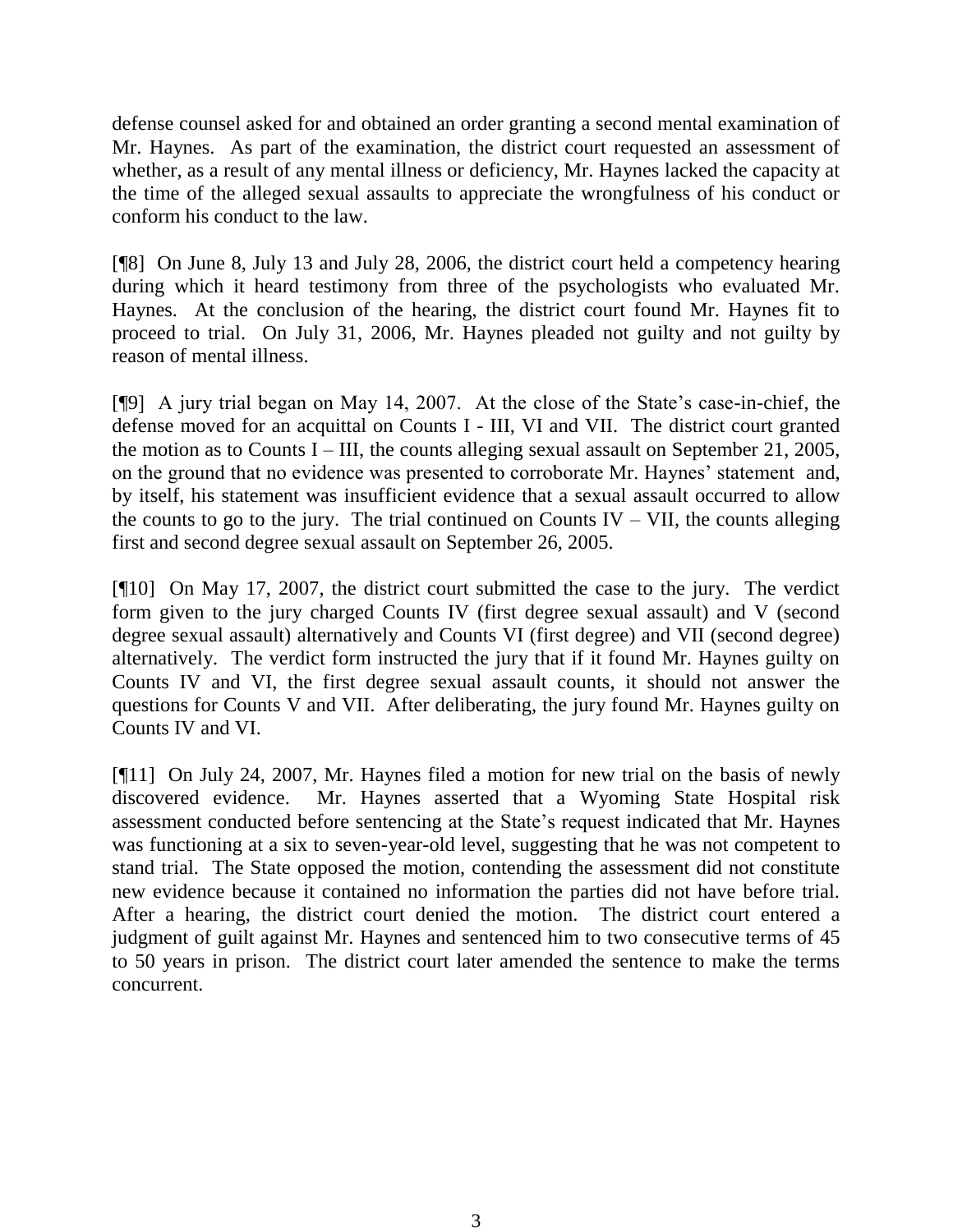## **DISCUSSION**

### *1. Sufficiency of the Evidence to Prove the Victim was Physically Helpless*

[¶12] The State charged Mr. Haynes with, and the jury convicted him of, first degree sexual assault under the following statute:

#### **§ 6-2-302. Sexual assault in the first degree.**

(a) Any actor who inflicts sexual intrusion on a victim commits a sexual assault in the first degree if:

. . . .

 (iii) The victim is physically helpless, and the actor knows or reasonably should know that the victim is physically helpless and that the victim has not consented;

The phrase "physically helpless" as used in the above provision is defined in Wyo. Stat. Ann. § 6-2-301(a)(iii) (LexisNexis 2005) as follows:

> (iii) "Physically helpless" means unconscious, asleep or otherwise physically unable to communicate unwillingness to act;

[¶13]In its amended information, the State also charged Mr. Haynes with second degree sexual assault under the following statute:

#### **§ 6-2-303. Sexual assault in the second degree.**

(a) Any actor who inflicts sexual intrusion on a victim commits sexual assault in the second degree if, under circumstances not constituting sexual assault in the first degree:

. . . .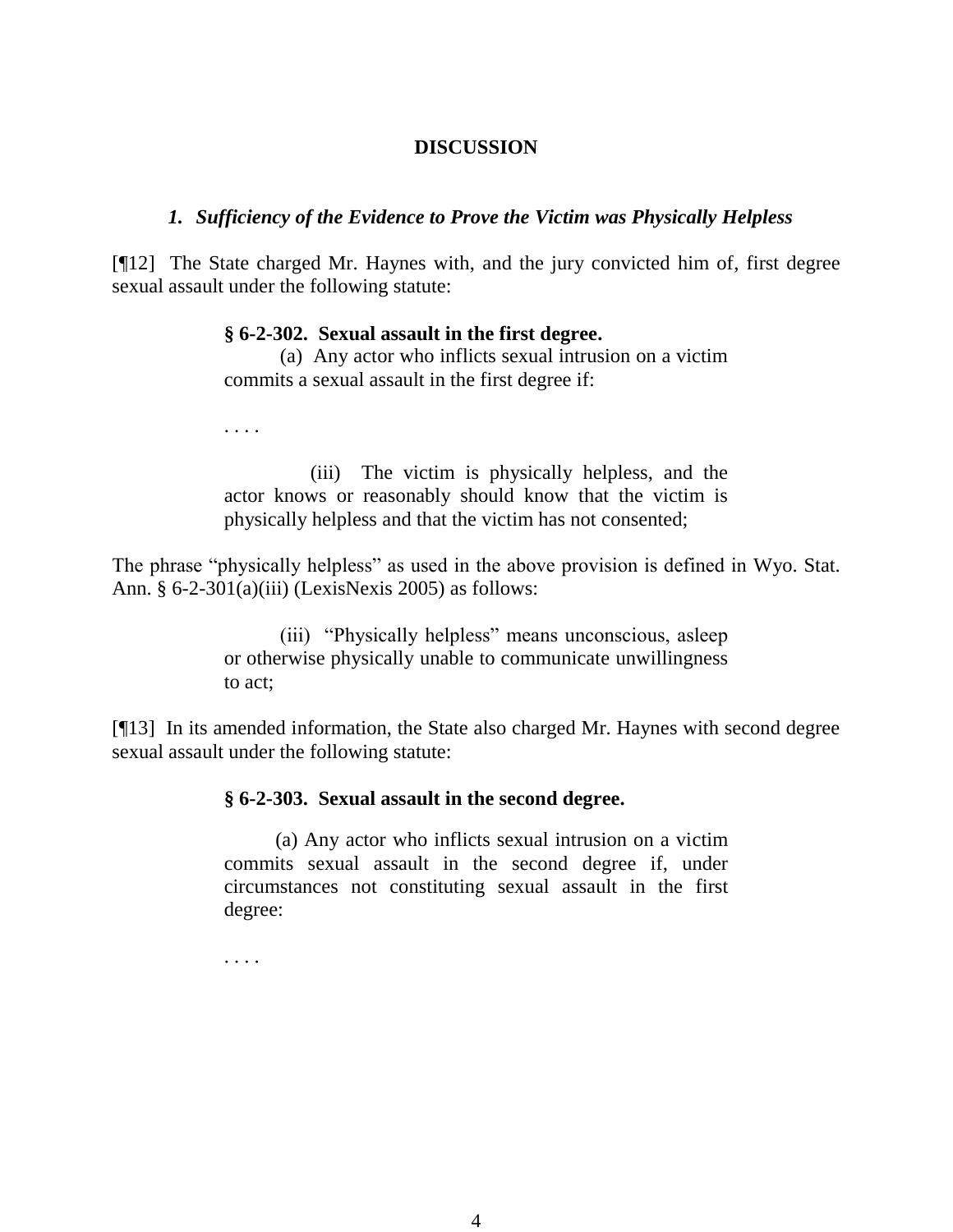(v) At the time of the commission of the act the victim is less than twelve (12) years of age and the actor is at least four (4) years older than the victim.<sup>1</sup>

[¶14]Mr. Haynes contends the evidence was insufficient to support his convictions under  $\S$  6-2-302(a)(iii) because the State failed to prove that K.H. was "physically helpless" as defined in § 6-2-301(a)(iii). In fact, Mr. Haynes asserts, the State did not try to prove K.H. was physically helpless within the meaning of the statute, but that she was physically helpless because she was a three-year-old girl who weighed approximately 30 pounds and Mr. Haynes was a grown man. Proof of these facts, he contends, does not support a conviction of first degree sexual assault.

[¶15] The State asserts the evidence presented was sufficient to prove the victim was physically helpless as required by the first degree sexual assault statute. The State claims the mother's testimony that she believed her daughter was asleep during the sexual assault was sufficient evidence from which a reasonable juror could infer that the victim was physically helpless at the time Mr. Haynes sexually assaulted her.

[¶16] When reviewing the sufficiency of the evidence, this Court accepts as true the State's evidence and affords it those inferences which may be reasonably and fairly drawn from it. *Kelly v. State*, 2007 WY 45, ¶ 11, 153 P.3d 926, 929 (Wyo. 2007). We do not consider conflicting evidence or inferences that can be drawn from such evidence. *Id*. Our duty is to determine whether a quorum of reasonable and rational individuals would, or even could, have come to the same result as the jury actually did. *Id*. We apply these standards even when no objection to the alleged error is made at trial. *Garay v. State*, 2007 WY 130, ¶ 2, 165 P.3d 99, fn. 1 (Wyo. 2007).

[¶17] In its case-in-chief, the State presented the testimony of N.H. that when she arrived home at approximately 9:30 p.m. on September 26, 2005, she checked on her daughter and she was asleep. N.H. testified that she went to bed and was watching T.V. when she heard her daughter fussing. She testified that the sound her daughter made was "kind of a cry in her sleep," the "kind of muffled fussy cry that babies have." She testified that she did not go into K.H.'s room because her daughter was "still sleeping" and she did not want to wake her.

 $\overline{a}$ 

<sup>&</sup>lt;sup>1</sup> Section 6-2-303(a)(v) was repealed effective July 1, 2007. A new statute was enacted, § 6-2-314, with an effective date of July 1, 2007, creating the offense of first degree sexual abuse of a minor. The new statute provides in pertinent part:

<sup>(</sup>a) An actor commits the crime of sexual abuse of a minor in the first degree if:

<sup>(</sup>i) Being sixteen (16) years of age or older, the actor inflicts sexual intrusion on a victim who is less than thirteen (13) years of age[.]

The statute imposes a maximum sentence of 50 years imprisonment.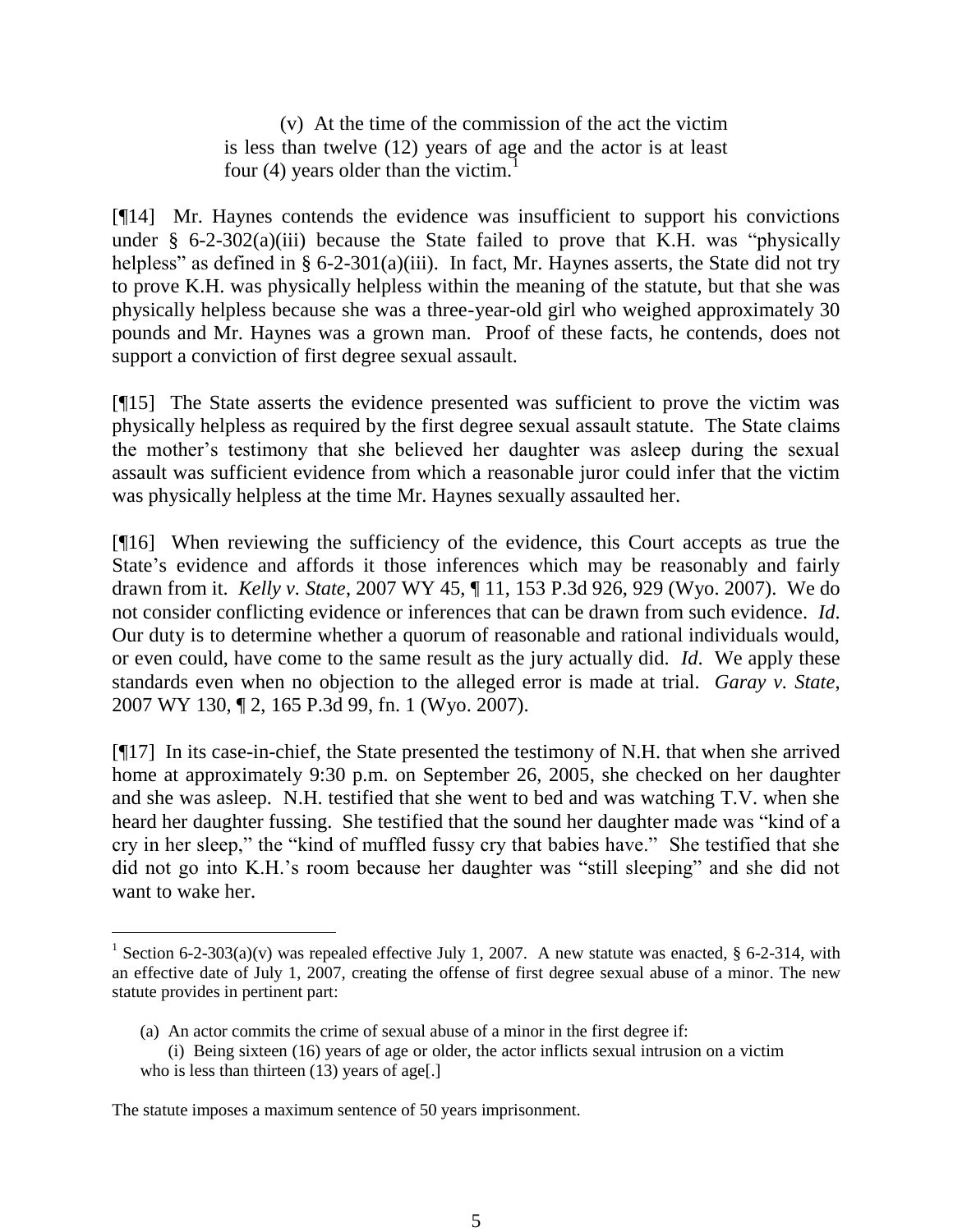[¶18] Mr. Haynes argues the mother's testimony was not sufficient to prove beyond a reasonable doubt that K.H. was asleep in light of the testimony of Jerry Bachman, the registered nurse who participated in the examination of K.H. at the hospital on the night of the assault. Ms. Bachman testified that during the examination, K.H. stated that "her friend" had "licked her pee-pee." Mr. Haynes argues that the only inference that can be fairly and reasonably drawn from the child's statement, which the State also presented as evidence, is that K.H. was awake when the assault occurred.

[¶19] Having considered the record in its entirety, we do not find the mother's testimony and the child's statement to the nurse to be contradictory. Viewing the evidence in the light most favorable to the prosecution, we conclude the jury reasonably could have concluded that the child was asleep when Mr. Haynes began touching her and woke up at some point to find him engaging in oral sex with her. Evidence that she was asleep when the assault began and woke up during it is sufficient to satisfy the "physically helpless" element of the statute in effect at the time.

[¶20] Our conclusion that the evidence was sufficient even though there was evidence that K.H. woke up during the encounter is consistent with decisions from other jurisdictions having the same or similar statutory provisions. In *Crable v. Sherry*, 2007 U.S. Dist. LEXIS 75555 (E.D.Mich. No. 2:06-CV-14861, Oct. 11, 2007), for example, the victim woke up in the middle of the night to find the defendant on top of her having sexual intercourse. The court concluded she was physically helpless for purposes of the Michigan statute. Similarly, in *State v. Shields*, 122 P.3d 421 (Mont. 2005), the court held that the fact that the victim had some sensory perception during a sexual assault did not preclude a jury from finding that she was physically helpless. In *Shields*, the victim testified that she awoke to the sensation of weight being placed on her body, but did not know what was happening. Shortly thereafter, she realized that she was being raped. *See also, State v. Grimes*, 876 A.2d 753 (N.H. 2005), where the victim woke up several times during the assault but was unable to physically resist the defendant and the court held the evidence was sufficient for the jury to find that she was physically helpless.

[¶21] In concluding that the evidence supported the verdict, we acknowledge that, in attempting to prove the physically helpless element of the offense, the State introduced evidence of the victim's age and weight and stated in closing argument that, "a 3-years and some months old little girl who weighs approximately 30 pounds was physically helpless against a grown human male." Thus, the State focused not on showing K.H. was asleep but on her age, size and gender, factors that have no bearing on the issue of whether she was physically helpless for purposes of the first degree sexual assault statute. Simply put, the evidence the State affirmatively offered at trial to prove the victim was physically helpless, and the argument it makes now on appeal are inconsistent.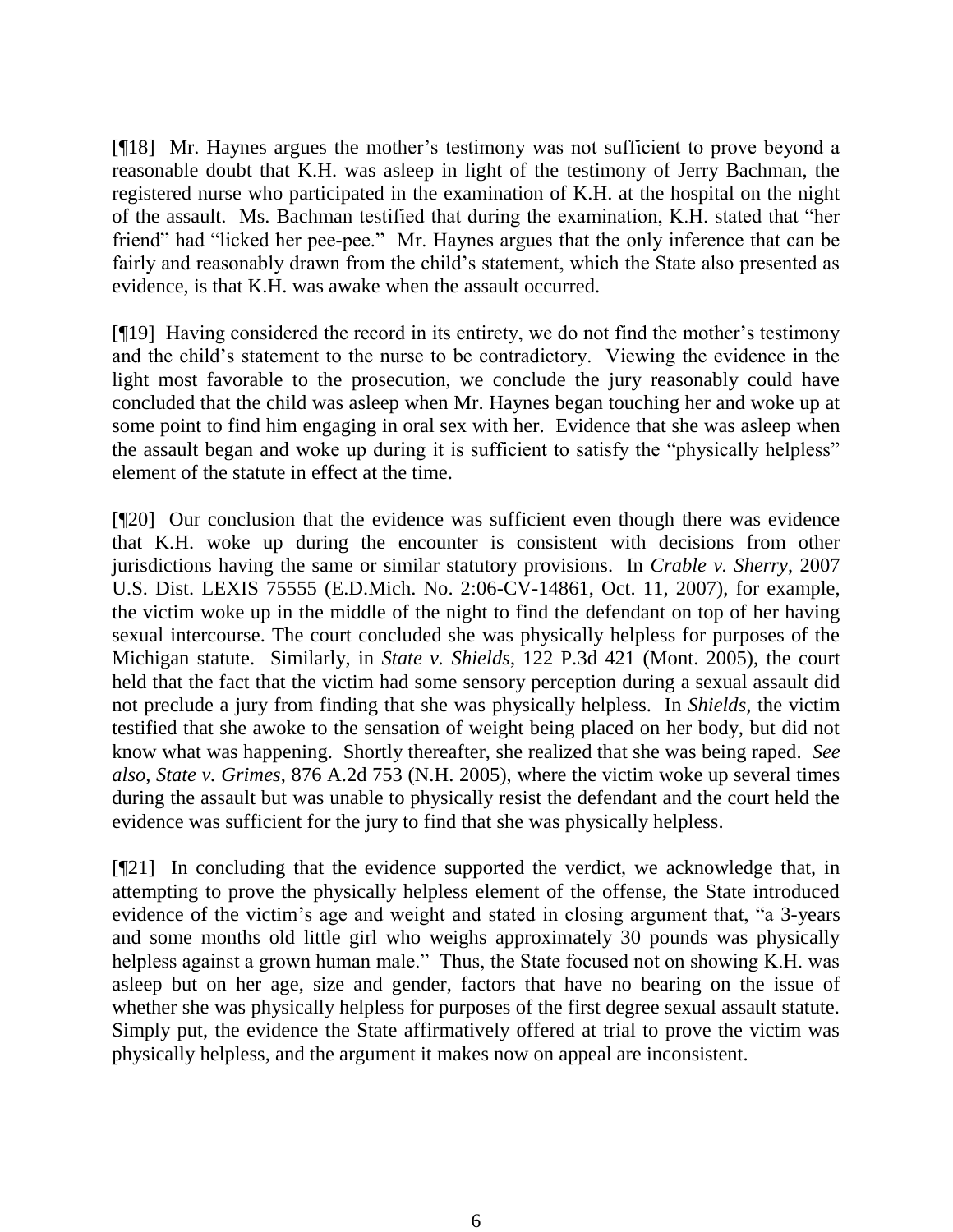[¶22] Notwithstanding the State's arguments, our task at this stage of the proceedings is to determine whether evidence was presented from which the jury could have found that each element of first degree sexual assault was proven beyond a reasonable doubt. The jury was instructed that in order to find Mr. Haynes guilty of the offense charged, it had to find that he inflicted sexual intrusion on a physically helpless victim and knew or should have known she was physically helpless. The jury also was instructed that in order to find that K.H. was physically helpless, it had to find that she was unconscious, asleep or otherwise physically unable to communicate unwillingness to act. We presume the jury followed the court's instructions. *Martin v. State*, 2007 WY 2, ¶ 21, 149 P.3d 707, 713 (Wyo. 2007). The jury heard testimony, as set forth above, from which it could have concluded that K.H. was asleep and, therefore, physically helpless when Mr. Haynes sexually assaulted her. The jury also heard testimony from which it could have concluded that K.H. woke up during the sexual assault. This evidence was sufficient to support the jury's verdict.

# *2. Prosecutorial Misconduct*

[¶23] Mr. Haynes claims that prosecutorial misconduct occurred in two instances during the trial. We review allegations of prosecutorial misconduct by reference to the entire record to determine whether a defendant's case has been so prejudiced as to deny him a fair trial. *Szymanski v. State*, 2007 WY 139, ¶ 27, 166 P.3d 879, 886 (Wyo. 2007). Reversal is not warranted unless a reasonable probability exists that absent the error the appellant may have enjoyed a more favorable verdict. *Id*.

[¶24] The first instance of alleged misconduct occurred during the prosecutor's questioning of Abram Hitt, a forensic psychologist at the Wyoming State Hospital called by the State as a rebuttal witness.

- Q. Doctor, if you know, given the evaluations in this case and your assessment of Mr. Haynes, would the Wyoming State Hospital be able to detain Mr. Haynes if he were found not guilty by reason of mental illness?
- A. I don't believe so. I mean that would be up to the court, of course. Would he fit there –

At this point, defense counsel objected and asked that the answer be stricken from the record. The district court sustained the objection. The State withdrew the question. After Dr. Hitt's testimony, the State rested.

[¶25] The following day, after hearing argument on and denying the defense motion for judgment of acquittal, the district court on its own initiative and without prompting by the defense expressed concern about the prosecutor's question to Dr. Hitt the previous day.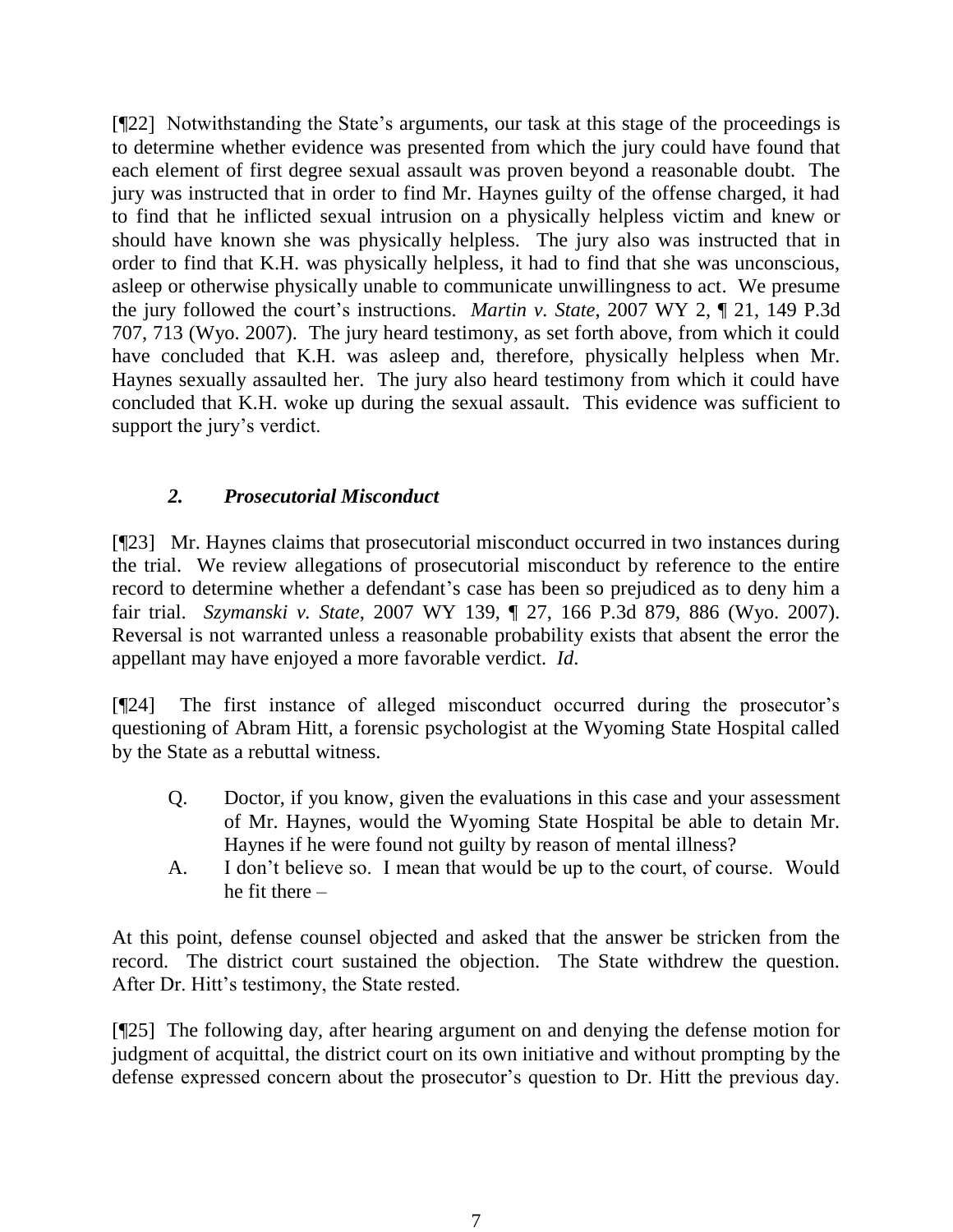The court advised the parties that it considered the question highly improper and had drafted and was inclined to give the following limiting instruction:

> On redirect examination of Dr. Hitt, the State inquired of him as to the probable or likely disposition of the defendant in the event the jury found the defendant not guilty by reason of mental illness or deficiency and he was remanded to the Wyoming State Hospital.

> The defendant objected to this question and the court sustained the objection. The answer was stricken. However, the witness answered the question before the Defendant objected.

> You are instructed to disregard the answer of the witness and not permit it to enter into your deliberations in any way.

> The disposition of the Defendant in the event you find him to be not guilty by reason of mental illness or deficiency is a matter of no concern to the jury.

The State responded that it had no objection to the instruction. Defense counsel moved for a mistrial, asserting that the question to Dr. Hitt constituted prosecutorial misconduct. The district court denied the motion. Defense counsel stated they did not object to the proposed instruction but reiterated that the question constituted prosecutorial misconduct and the proper remedy was to grant a mistrial.

[¶26] It is well established that a jury is to base its verdict on the evidence before it, without regard to the possible consequences of the verdict. *Shannon v. United States*, 512 U.S. 573, 576, 114 S. Ct. 2419, 129 L. Ed. 2d 459 (1994).

> The principle that juries are not to consider the consequences of their verdicts is a reflection of the basic division of labor in our legal system between judge and jury. The jury's function is to find the facts and to decide whether, on those facts, the defendant is guilty of the crime charged. The judge, by contrast, imposes sentence on the defendant after the jury has arrived at a guilty verdict. Information regarding the consequences of a verdict is therefore irrelevant to the jury's task. Moreover, providing jurors sentencing information invites them to ponder matters that are not within their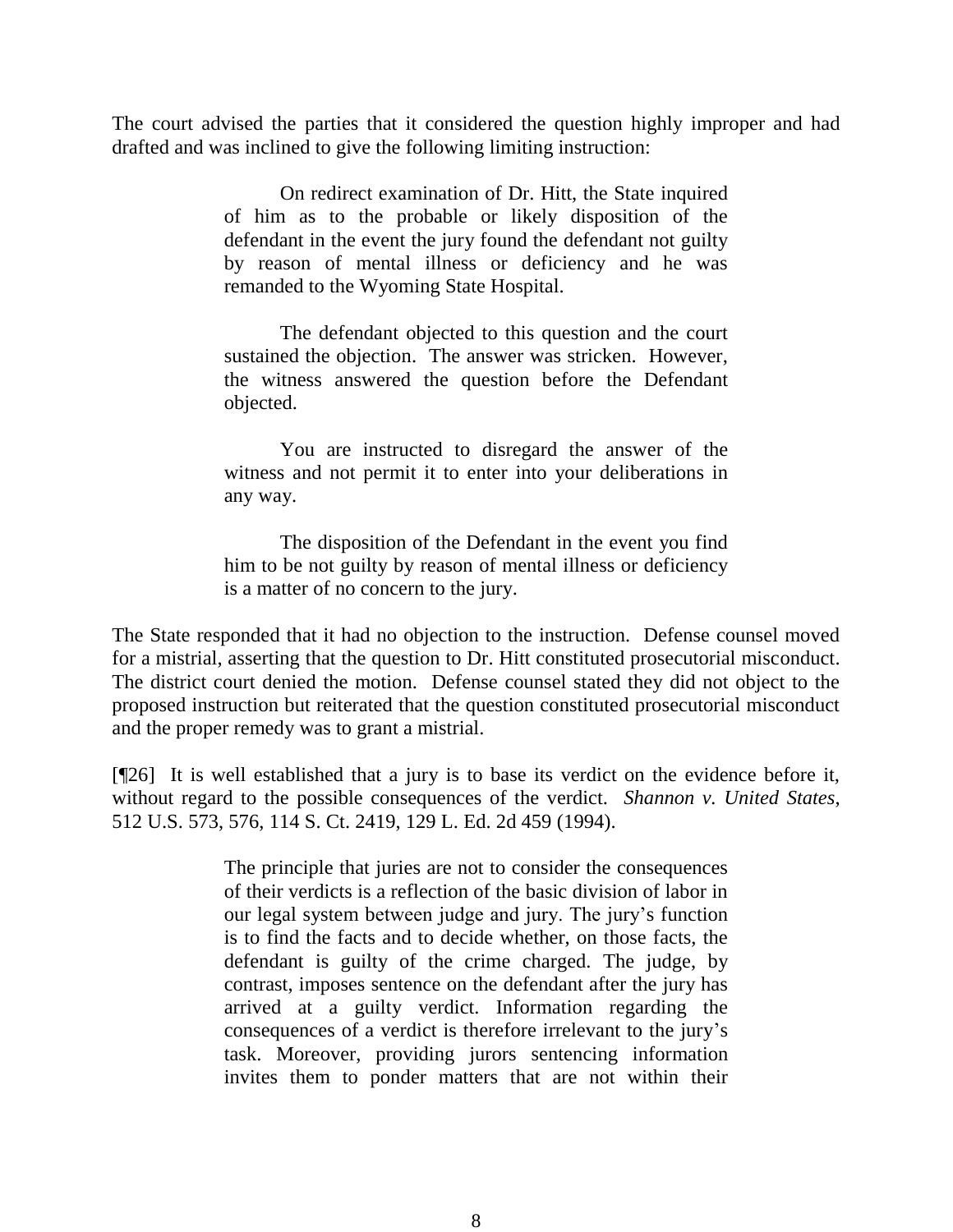province, distracts them from their factfinding responsibilities, and creates a strong possibility of confusion.

*Id*. at 579.

[¶27] This Court addressed the issue in *Lonquest v. State*, 495 P.2d 575, 584 (Wyo. 1972) where the defendant claimed error in the trial court's refusal to give an instruction summarizing involuntary hospitalization proceedings that would be instituted if the defendant were acquitted on grounds of mental incompetency. The Court stated:

> The function of the jury in this case or any criminal case is to determine the guilt or innocence of a defendant upon the evidence presented. This cannot depend upon probable or proper disposal of the defendant thereafter. The giving of such instruction injects a totally irrelevant element into the jury's deliberations separate and apart from the function they serve and may tend to confuse them. The suggested instruction may be an invitation for the jury to reach a compromise verdict.

*Id.*

[¶28] Whether the issue of the defendant's fate is presented to encourage the jury to reach, or not to reach, a verdict of not guilty by reason of mental illness, it is not an appropriate issue for the jury's consideration. *Id*.; *Janpol v. State*, 2008 WY 21, ¶ 25, 178 P.3d 396, 405 (Wyo. 2008). The prosecutor's question to Dr. Hitt violated this principle because it raised the specter that a verdict of not guilty by reason of mental deficiency would result in Mr. Haynes' release, a matter that was not within the province of the jury and had the potential to distract the jury from its fact-finding responsibility. We agree with the district court that the question was highly improper.

[¶29] Our conclusion that the question was improper does not end the inquiry. We must consider whether Mr. Haynes' case was so prejudiced by the improper question as to deny him a fair trial. *Szymanski*, ¶ 27, 166 P.3d at 886. We focus our attention on whether a reasonable probability exists that absent the prosecutor's question, Mr. Haynes may have enjoyed a more favorable verdict. From the entire record, we conclude there is not a reasonable probability of a more favorable verdict and Mr. Haynes was not so prejudiced as to deny him a fair trial.

[¶30] Our discussion focuses on whether a reasonable probability exists that the jury would have returned a verdict of not guilty or not guilty by reason of mental illness if the prosecution had not asked the improper question. The evidence implicating Mr. Haynes as the perpetrator of the sexual assault was essentially undisputed. The only witness Mr.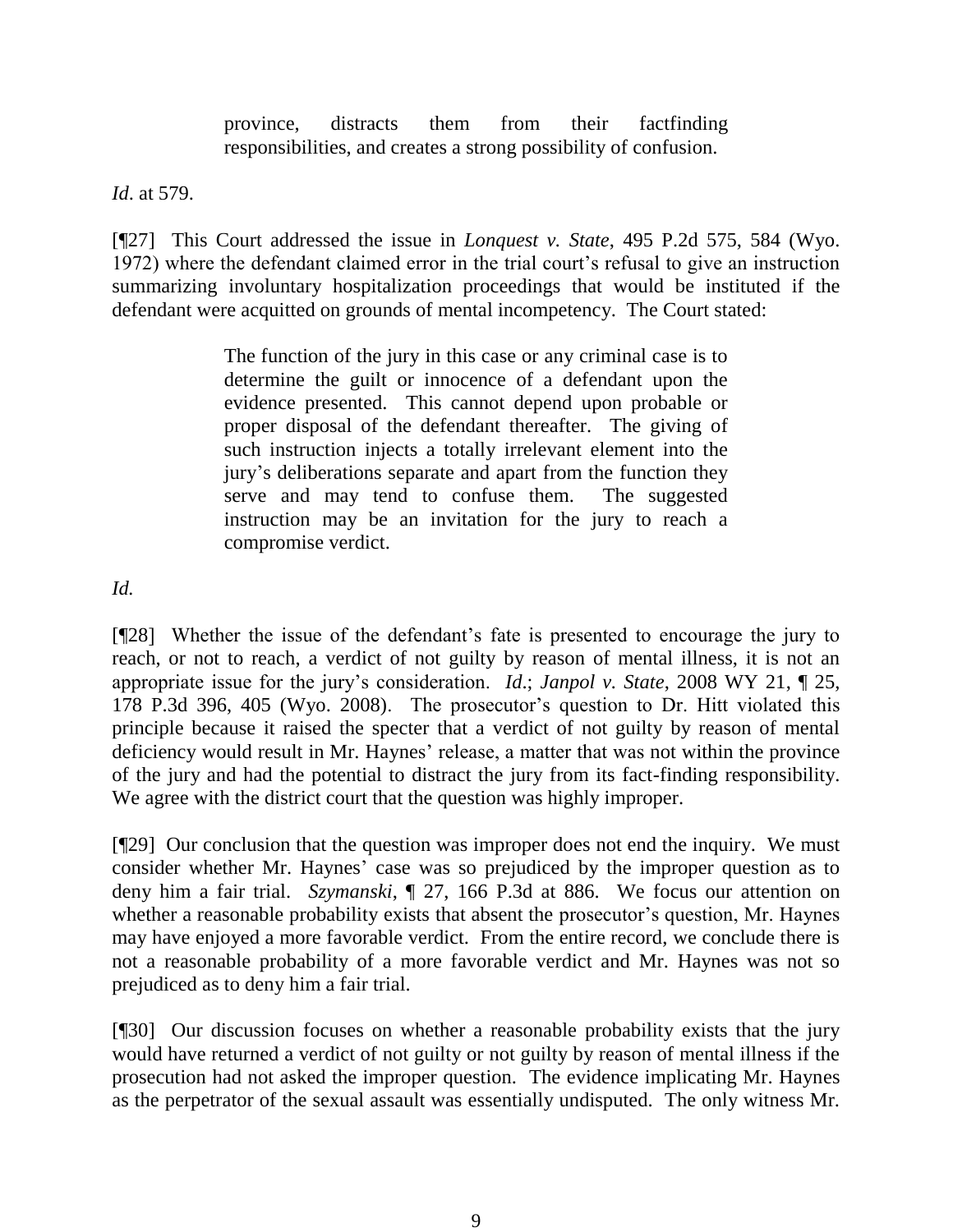Haynes presented in his defense was Robert Innes, a clinical psychologist who evaluated Mr. Haynes on two occasions prior to trial, first, to determine his mental competency to proceed to trial and, second, to determine his mental status at the time of the offense. Dr. Innes' testimony focused exclusively on the defense of not guilty by reason of mental illness.

[¶31] Dr. Innes testified, in accordance with his written report, that in his opinion Mr. Haynes':

> *[M]ental status at the time of the offense is indeterminate*. That is, although he has suffered from long term conditions which have precluded the establishment of mature appropriate or stable interpersonal relationships, *what was actually going through his mind at the time* of the offense, *what his emotional status was at the time*, or what was actually *his intent at the time, are all unknown*. He professes lack of memory for the time of the offense, and without his assistance, *surmising his mental status at the time of the offense is viewed as being highly unreliable*.

(emphasis added.) Although Dr. Innes also testified that in his opinion Mr. Haynes' asserted lack of memory and pattern of shutting down when angry raised "plausible arguments" that he met the statutory requirements for a finding of not guilty by reason of mental illness, he equivocated by prefacing that opinion with the statement that he did not think the lack of memory and pattern of shutting down "establish or prove that [Mr. Haynes] meets the requirements of the law for a determination of not guilty by reason of mental illness." His further testimony that in his opinion Mr. Haynes "was probably not cognizant of right or wrong at the time of the offenses and was not at that point able to conform his conduct to the law" was undermined by his testimony based upon his written report that Mr. Haynes' mental status at the time of the offense was "indeterminate" and "unknown" and he viewed any attempt to surmise what it may have been as "highly unreliable."

[¶32] In addition to the testimony of Mr. Haynes' only witness, the jury heard testimony from the State's rebuttal witness, Abram Hitt, a forensic psychologist at the Wyoming State Hospital who evaluated Mr. Haynes by court order to determine his mental status at the time of the offense. Dr. Hitt testified that in his opinion, Mr. Haynes did not meet the statutory criteria for mental illness or deficiency. Dr. Hitt testified:

> [T]he terms mental illness or deficiency mean only those severely abnormal mental conditions that grossly and demonstrably impair a person's perception or understanding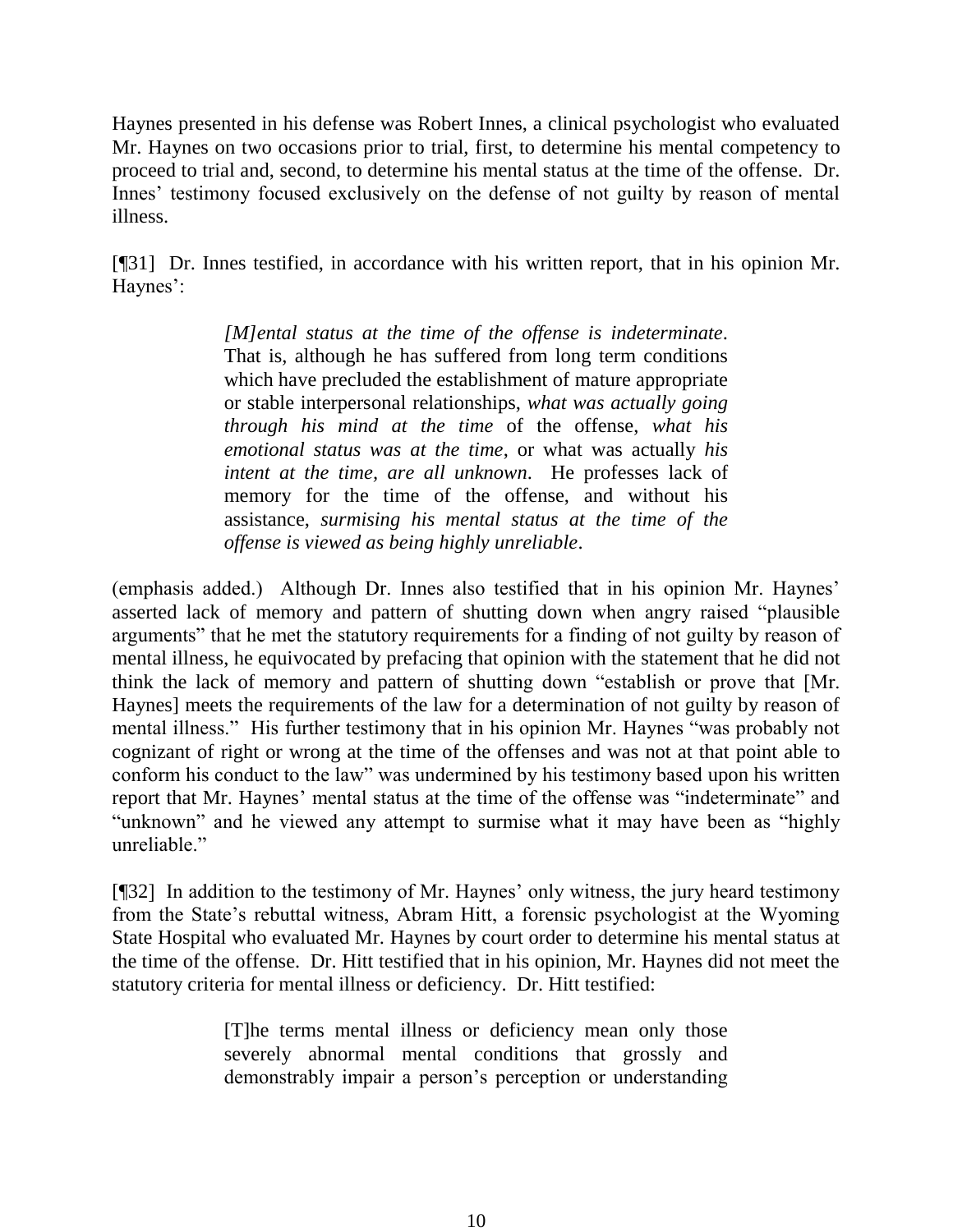of reality that are not attributable primarily to self-induced intoxication. I don't think he meets that threshold criteria.

[¶33] At the close of the evidence, the jury was instructed that Mr. Haynes was presumed to be mentally responsible; therefore, he had the burden of proving by the greater weight of the evidence that at the time of the sexual assault as a result of mental illness or deficiency, he lacked substantial capacity either to appreciate the wrongfulness of his conduct or conform his conduct to the requirements of law. The jury was also instructed that under Wyoming law "mental illness or deficiency" means severe, abnormal mental conditions that grossly and demonstrably impair a person's perception or understanding of reality. We presume the jury followed these instructions. *Martin*, ¶ 21, 149 P.3d at 713. Given this presumption, the evidence the defense presented, which was at best equivocal, and the State's evidence, we conclude a reasonable probability did not exist that the jury would have returned a verdict of not guilty or not guilty by reason of mental illness if the prosecution had not asked the improper question. Therefore, reversal on the basis of the improper question is not warranted.

[¶34] Having concluded that the prosecutor's question is not grounds for reversal in this case, we nevertheless strongly caution Wyoming prosecutors to refrain from questions and argument that inform, or misinform, the jury concerning the consequences of its verdict. This is the second appeal to come before this Court in recent months in which we have been asked to reverse a criminal conviction based upon a prosecutor's improper comment concerning the consequences of a not guilty by reason of mental illness verdict. In *Janpol*, 2008 WY 21, 178 P.3d 396, a first degree murder case, the prosecutor told the jury, incorrectly, that the defendant would "walk" if he was found not guilty by reason of mental illness. We cannot stress enough that such comments are highly improper. Such comments also do a great disservice to the public by creating grounds that may require this Court to overturn otherwise appropriate guilty verdicts, sometimes in cases involving horrendous offenses.

[¶35] As we have said before:

The [prosecutor] is the representative not of an ordinary party to a controversy, but of a sovereignty whose obligation to govern impartially is as compelling as its obligation to govern at all; and whose interest, therefore, in a criminal prosecution is not that it shall win a case, but that justice shall be done. As such, he is in a peculiar and very definite sense the servant of the law, the twofold aim of which is that guilt shall not escape or innocence suffer. He may prosecute with earnestness and vigor--indeed, he should do so. But, while he may strike hard blows, *he is not at liberty to strike foul ones. It is as much his duty to refrain from improper methods*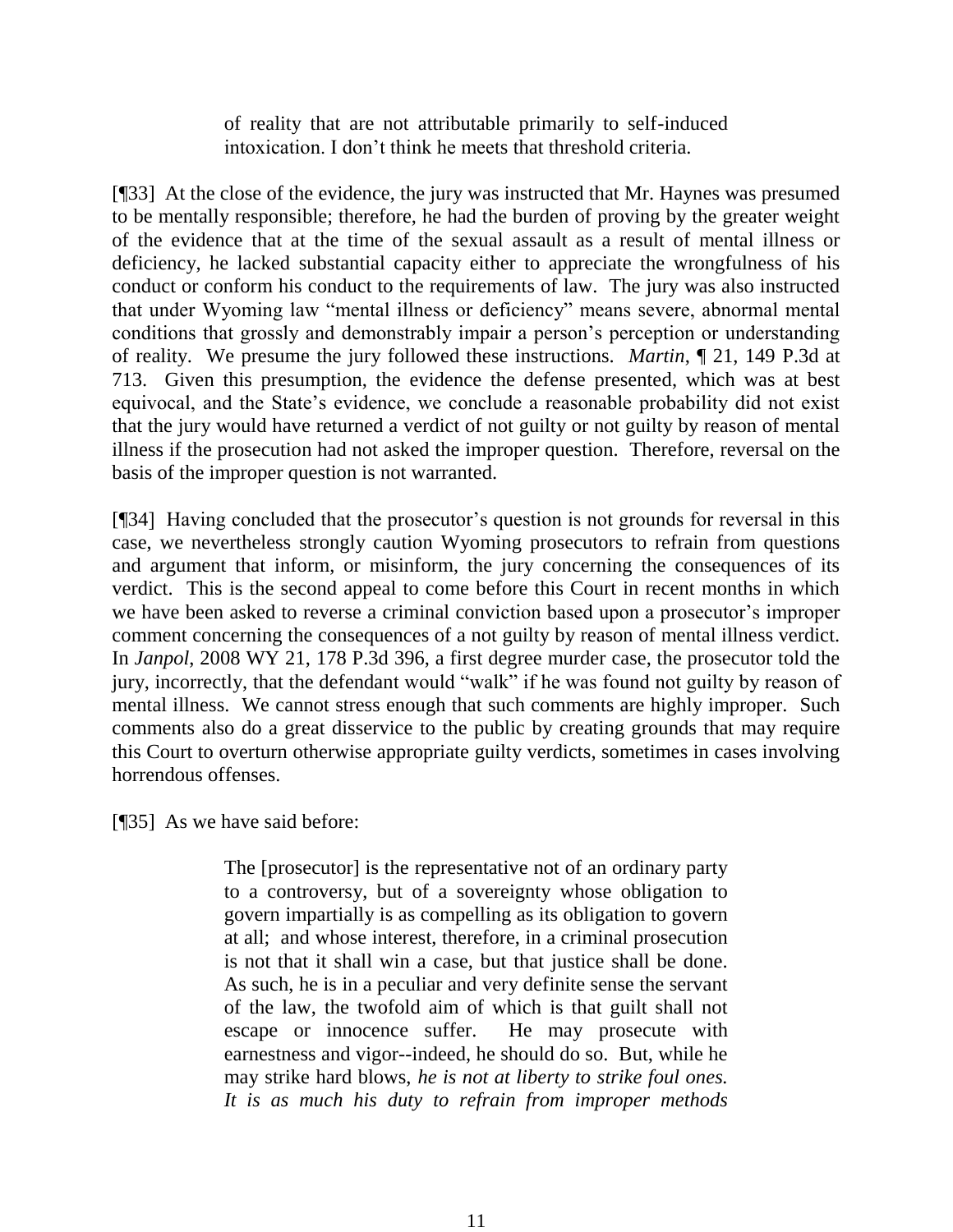*calculated to produce a wrongful conviction as it is to use every legitimate means to bring about a just one.* 

*Moe v. State*, 2005 WY 58, ¶ 21, 110 P.3d 1206, 1214 (Wyo. 2005), quoting *Berger v. United States*, 295 U.S. 78, 88, 55 S. Ct. 629, 79 L. Ed. 1314 (1935) (emphasis added). The blow struck by the prosecutor in Mr. Haynes' case was not only unnecessary considering the strength of the State's case, it was a foul and improper one. It is the expectation of this Court that such conduct on the part of the State's prosecutors will end.<sup>2</sup> In recognition that similar directions have been ignored by some prosecutors, we encourage district courts in the future not only to instruct the jury to disregard the comment and that the disposition of the defendant is not a matter for jury consideration, but also to intervene with an instruction countering the prosecutor's misstatement. *See Shannon*, 512 U.S. at 587, where the Court indicated such an instruction may be necessary if, for example, a witness or prosecutor states in the presence of the jury that a particular defendant would "go free" if found not guilty by reason of insanity.

[¶36] Mr. Haynes also claims prosecutorial misconduct occurred when, during closing argument in rebuttal, the State waved a photograph of the victim in front of the jury and said: "Ladies and gentlemen, of the three victims in this case, please do not forget her."<sup>3</sup> Mr. Haynes contends this constituted improper victim impact argument which is prohibited under Wyoming case law and Standard 3-5.8 (c) and (d) of the ABA Standards for Criminal Justice: Prosecution Function Standards (3d ed. 1993).

[¶37] Defense counsel did not object to the argument at trial; therefore, Mr. Haynes has the burden of demonstrating that it constituted plain error. Plain error exists when the incident alleged as error clearly appears in the record; the incident transgressed a clear and unequivocal rule of law; and the party claiming the error was denied a substantial right which materially prejudiced him. *Szymanski*, ¶ 28, 166 P.3d at 886.

[¶38] The record clearly reflects that the prosecutor made the statement while showing the jury the photograph. The law is clear that victim impact argument is inappropriate during the guilt phase of a criminal prosecution and prosecutors should not make arguments calculated to inflame the passions or prejudices of the jury. *Whitney v. State*,

 $\overline{a}$ 

 $2^2$  Should we continue to see cases in which a prosecutor improperly informs the jury of the consequences of a verdict of not guilty by reason of mental illness, we will consider referral of the matter to the Board of Professional Responsibility as is our responsibility under Cannon 3D of the Code of Judicial Conduct and we remind district judges of their same responsibility. For cases in which other courts have discussed such referrals, *see United States v. Starusko*, 729 F.2d 256, 265 (3d Cir. 1984); *AIG Hawai'i Ins. Co. v. Bateman*, 923 P.2d 395, 402 (Haw. 1996); *Gonzalez v. State,* 768 S.W.2d 471, 473 (Tex. Ct. App. 1989); *Suarez v. State*, 481 So.2d 1201, 1206 (Fla. 1985).

 $3$  It appears that the prosecutor was referring to K.H. as a victim of sexual assault by Mr. Haynes and Mr. Haynes as a victim of sexual abuse as a child by family members. It is not clear whom the prosecutor was referring to as the third victim.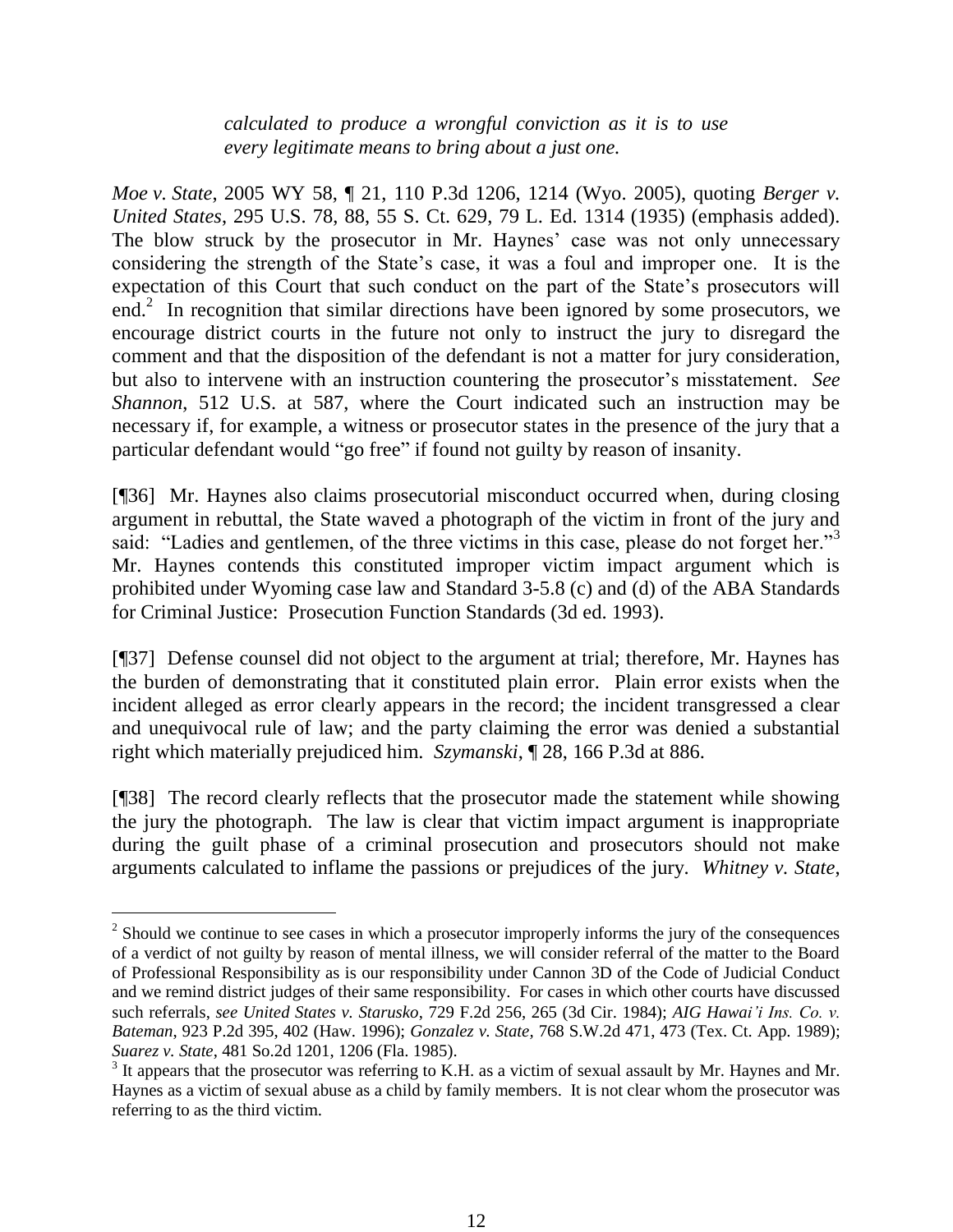2004 WY 118, ¶ 89, 99 P.3d 457, 487 (Wyo. 2004). The State contends that is not what happened here. Rather, the State asserts, the prosecutor was responding to defense counsel's statements during closing argument that Mr. Haynes had been subjected to sexual assault when he was a child.

[¶39] From our review of the closing arguments in their entirety, we are not convinced the prosecutor's statement and use of the photograph was a direct response to defense counsel's argument. We assume for purposes of this discussion that it was improper victim impact argument intended to inflame the jury's passion, and we turn to consideration of whether it resulted in material prejudice.

[¶40] We have established the following non-exhaustive list of factors for evaluating whether material prejudice resulted: 1) the degree to which the prosecutor's remarks had a tendency to mislead the jury and prejudice the accused; 2) whether the remarks were isolated or extensive; 3) the strength of competent proof to establish guilt, absent the remarks; 4) whether the comments were deliberately placed before the jury to divert attention to extraneous matters; 5) the presence or absence of a limiting instruction; 6) whether the error was invited by defense counsel; 7) whether the failure to object could have been the result of tactical decisions; and 8) whether, in light of all the evidence, the error was harmless. *Trujillo v. State*, 2002 WY 51, ¶ 28, 44 P.3d 22, 28 (Wyo. 2002). Weighing all of the factors against the record as a whole, we do not think the prosecutor's isolated improper remark materially prejudiced Mr. Haynes. Given the strength of the evidence against Mr. Haynes, it is unlikely the prosecutor's statement and use of the photograph misled the jury or prejudiced the accused. The remark was isolated and there is nothing in the record to suggest the prosecutor made the remark or used the photograph to divert the jury's attention. There was no objection. In light of all the evidence, the prosecutor's remark was not plain error.

# *3. Evidence of Mr. Haynes' Mental Incompetence at Sentencing*

[¶41] After the jury rendered its verdict and before sentencing, the State filed a motion for an order requiring the Wyoming State Hospital to conduct a sex offender risk assessment of Mr. Haynes. The district court granted the motion and the State Hospital conducted the risk assessment. After the State Hospital submitted its report, Mr. Haynes filed a motion for a new trial in which he claimed that the assessment raised a question concerning his competency to understand the nature of the proceedings and charges against him. He pointed specifically to a statement in the assessment indicating that he "functions at the level of a six or seven year old child." Mr. Haynes claimed this constituted newly discovered evidence entitling him to a new trial.<sup>4</sup>

 $\overline{a}$ 

<sup>&</sup>lt;sup>4</sup> W.R.Cr.P. 33(c) provides for a new trial based on newly discovered evidence.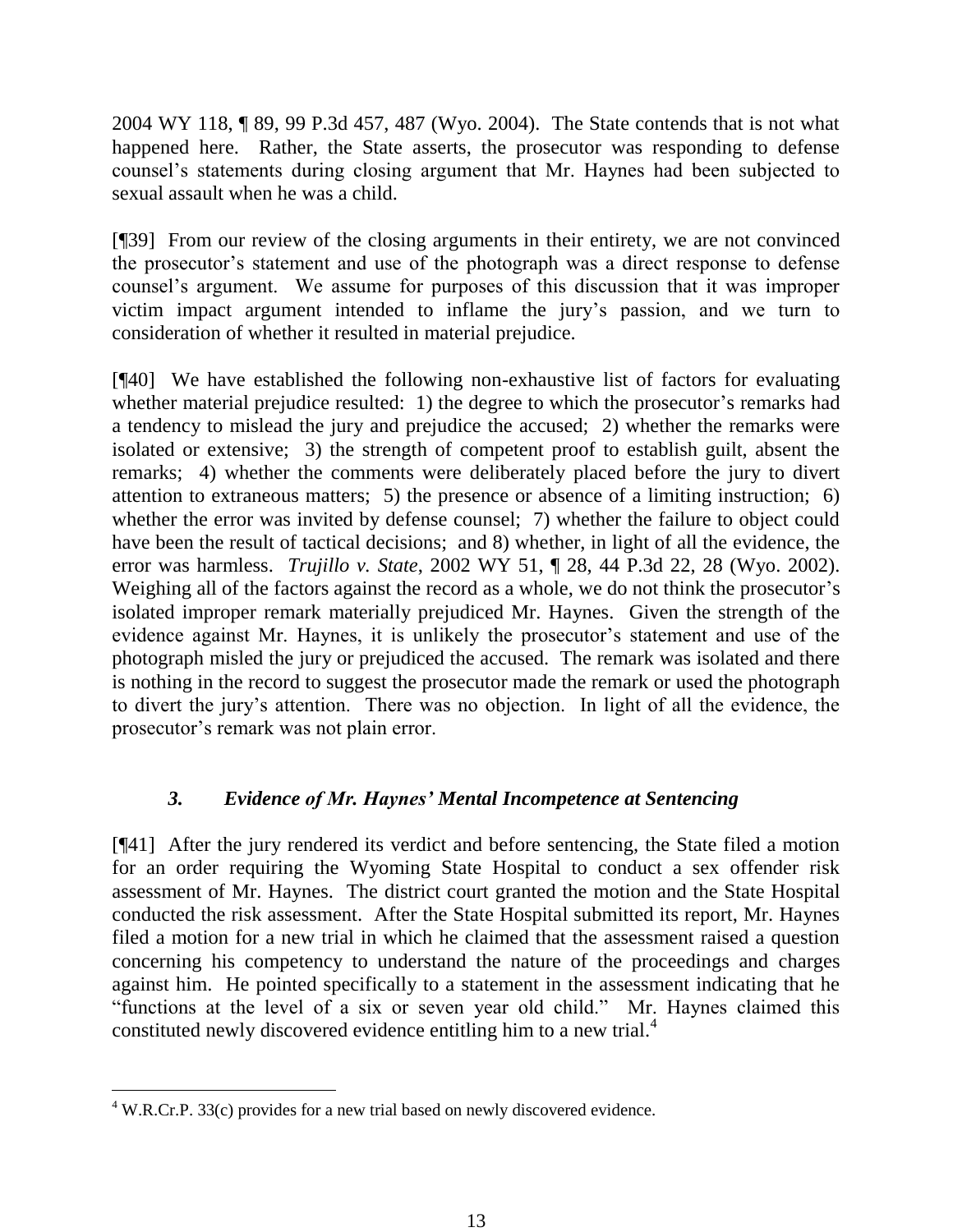[¶42] Prior to sentencing, the district court heard argument on the motion for new trial. The court concluded that the risk assessment contained nothing new concerning Mr. Haynes' competency to stand trial, the question of his mental status at the time of the offenses or the question of his guilt or innocence. The district court proceeded with the sentencing hearing and subsequently entered a written order denying the motion for new trial.

[¶43] On appeal, Mr. Haynes claims that when evidence was presented at sentencing indicating that he lacked the mental capacity to understand the nature of the sentencing proceedings, the district court was required to address the issue before sentencing him. Mr. Haynes relies on the following excerpt from the hearing, which he incorrectly attributes to the district court:

> The risk assessment itself was designed to consider what his chances of reoffending are. Not designed to determine whether or not he was competent to stand trial, not designed to determine whether or not he was responsible for his criminal conduct. In short, that report was directed at an entirely different set of issues, and does not constitute new evidence. *The case has been closed as to the issue of competency by the Court's determination that Mr. Haynes was competent to stand trial as a matter of law. The issue of criminal responsibility has been closed by the jury by their guilty verdicts.*

(emphasis added). Citing § 7-11-303(a)<sup>5</sup>, *deShazer v. State*, 2003 WY 98, ¶ 20, 74 P.2d 1240, 1248 (Wyo. 2003), and other authorities, Mr. Haynes asserts this was a "glaring misstatement of the law" because it is clear that the district court had a continuing obligation throughout the legal proceeding, including sentencing, to raise and consider the issue of his mental competency.

[¶44] Mr. Haynes is correct that the district court had a continuing obligation to address the issue of his mental competency. However, the statement quoted above was not made by the district court; the statement was made by the prosecutor during his argument in opposition to the new trial motion. The record clearly reflects, contrary to Mr. Haynes' assertion, that the district court compared the statements contained in the risk assessment with the earlier testimony presented on the competency issue and found that no new

 $\overline{a}$ 5 **§ 7-11-303. Examination of accused to determine fitness to proceed; reports; commitment; defenses and objections.**

 <sup>(</sup>a) If it appears at any stage of a criminal proceeding, by motion or upon the court's own motion, that there is reasonable cause to believe that the accused has a mental illness or deficiency making him unfit to proceed, all further proceedings shall be suspended.